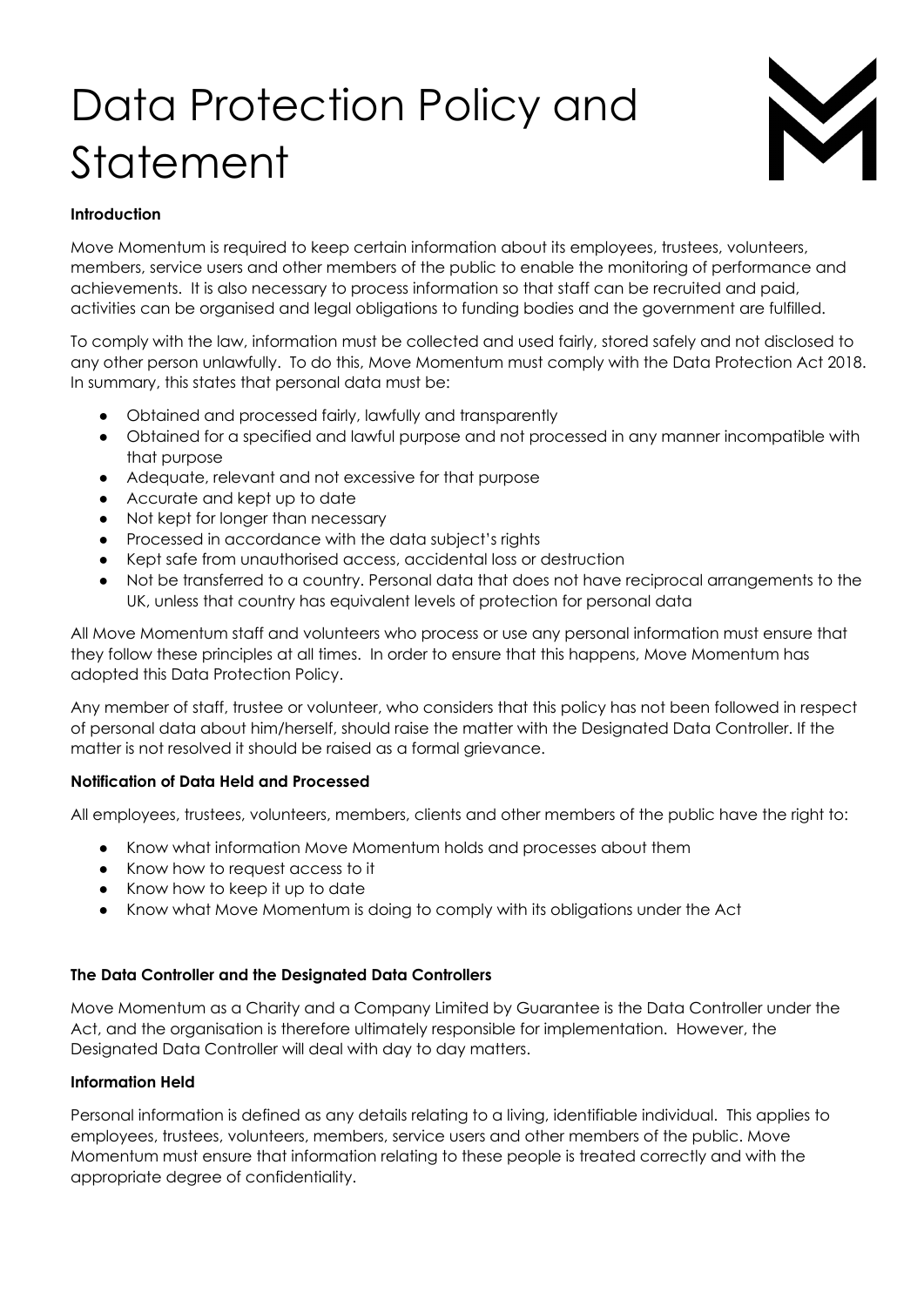Move Momentum holds personal information in respect of its employees, trustees, volunteers, service users and other members of the public. This information may include an individual's name, postal, email and other addresses, telephone and facsimile numbers, subscription details, organisational roles and membership status.



Personal information is kept in order to enable Move Momentum to understand the history and activities of individuals or organisations within the voluntary and community sector, and to deliver services to its members and service users effectively.

Some personal information is defined as Sensitive Data and needs to be handled with special care.

## **Processing of Personal Information**

All staff and volunteers who process or use any personal information are responsible for ensuring that:

- Any personal information which is held is kept securely
- Personal information is not disclosed either orally or in writing or otherwise to any unauthorised third party

Staff and volunteers should note that unauthorised disclosure will usually be a disciplinary matter and may be considered gross misconduct.

Personal information should be:

- Stored in a locked filing cabinet or in a locked drawer
- If the information is computerised, it should be password protected

If personal information is collected by telephone, callers should be advised what the information will be used for and what their rights are according to the Act.

Personal or confidential information should not be discussed in public areas or within open-plan office areas.

All staff should be aware of the difficulties of ensuring confidentiality in an open-plan area and respect the confidential nature of any information inadvertently overhead.

Any notes taken during or after an interview should be relevant and appropriate. It is recommended that such notes should be filed in a legible and coherent manner and that information notes are retained for a short period (1 year) in a secure place, before being shredded.

## **Collecting Information**

Whenever information is collected about people, they should be informed why the information is collected, who will be able to access it and for what purposes it will be shared. The individual concerned must agree that they understand and give permission for the declared processing to take place, or it must be necessary for the legitimate business of Move Momentum.

# **Publication and Use of Move Momentum's Information**

Move Momentum aims to make as much information public as is legally possible. In particular information about Move Momentum's staff, trustees and members will be used in the following circumstances:

- Move Momentum may obtain, hold, process, use and disclose information in connection with the administration, management and business activities of Move Momentum, including making and keeping lists of members and other relevant organisations
- Move Momentum may publish information about Move Momentum and its members including lists of members, by means of newsletters or other publications
- Move Momentum may confirm to any third party whether or not any person is a member of the organisation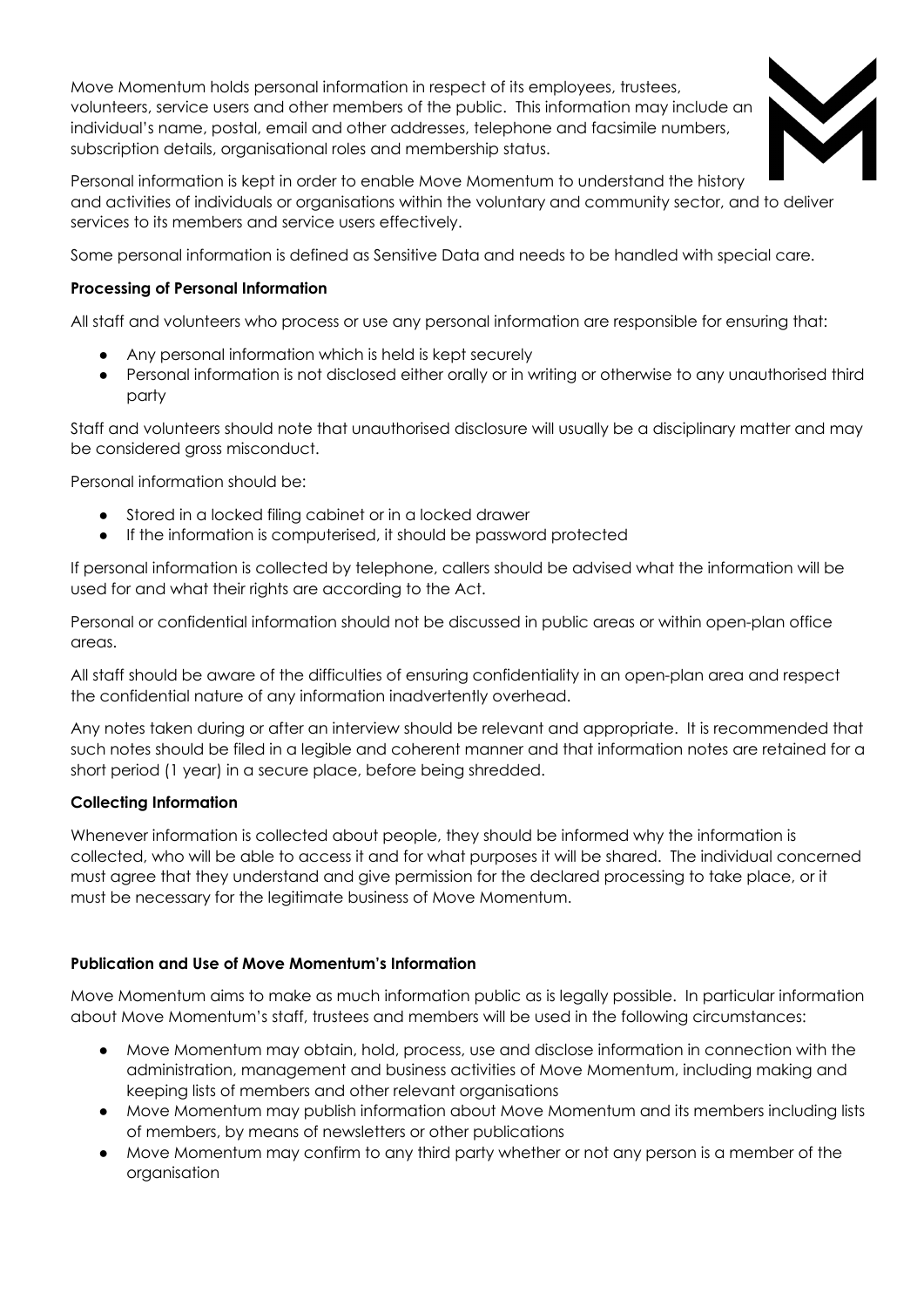- Move Momentum may provide approved organisations with lists of names and contact details of members or other relevant organisations, only where the members or other relevant organisations have given their consent
- Names of, and a means of contacting staff and trustees, will be published within publicity leaflets and on the website



#### **Sensitive Information**

Sensitive information is defined by the Act as that relating to ethnicity, political opinions, religious beliefs, trade union membership, physical or mental health, sex life, criminal proceedings or convictions. The person about whom this data is being kept must give express consent to the processing of such data, except where the data processing is required by law for employment purposes or to protect the vital interests of the person or a third party.

## **Disposal of Confidential Material**

Sensitive material should be shredded. Particular care should be taken to effectively delete information from computer hard drives if a machine is to be disposed of, or passed onto another member of staff.

#### **Data Breach Notification Procedure**

In the event of a data breach, for example any lost or stolen data, the Data Protection Officer must be informed as soon as physically possible, with an Incident Report Form needing to be completed and sent to the DPO within 2 working days. It is then the DPO's responsibility to complete a GDPR report within 1 working week from the date of receiving the report form.

#### **Staff Responsibilities**

All staff are responsible for checking that any information they provide to Move Momentum in connection with their employment, is accurate and up to date. Staff have the right to request any personal information that is being kept about them either on computer or in manual filing systems by contacting the manager.

Staff should be aware of and follow this policy, seeking further guidance where necessary.

#### **Duty to Disclose Information**

There is a legal duty to disclose certain information, namely information about:

- Child abuse, which will be disclosed to relevant agencies/police
- Drug trafficking, money laundering or acts of terrorism or treason, serious assault, murder, which will be disclosed to the police.

#### **Retention of Data**

Move Momentum will keep some forms of information for longer than others. Because of storage problems, information about clients cannot be kept indefinitely, unless there are specific requests to do so. General information about clients will be kept for a minimum of 3 years after they have used services, unless required to do so by other statutory bodies.

Move Momentum will also need to retain information about staff. In general, all information will be kept for six years after a member of staff leaves the organisation. Some information however, will be kept for much longer, for example, if required by funders. This will include information necessary in respect of pensions, taxation, potential or current disputes or litigation regarding the employment, and information required for job references. A full list of information with retention times is available from Amanda Watkinson.

A statement about Data Protection will be displayed on the website.

#### Data Protection Officer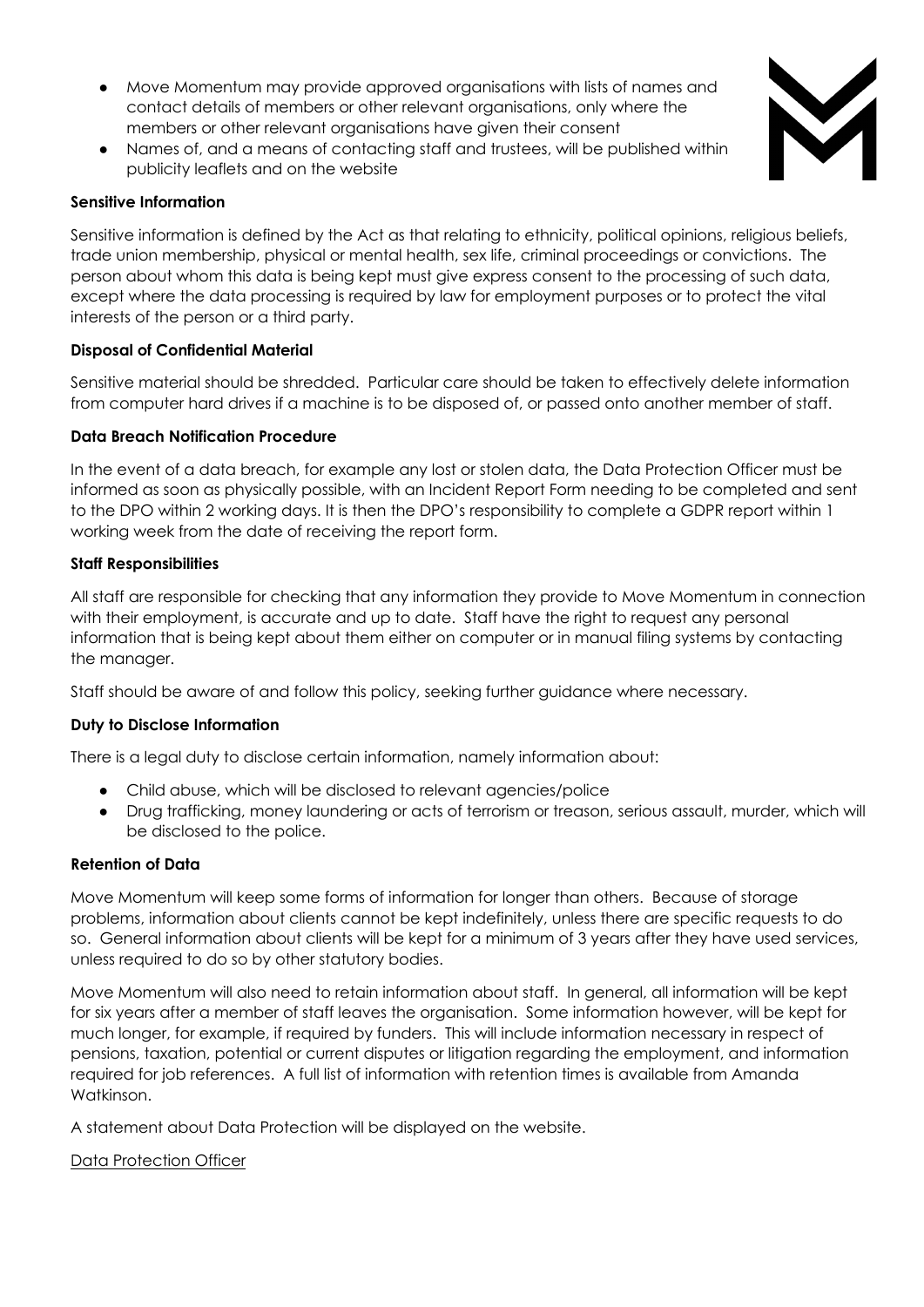#### Amanda Watkinson –

07780917725 – info@movemomentum.co.uk



We are committed to reviewing our Data Protection Policy & Statement annually to ensure it complies with current legislation.

This policy was last reviewed and approved by the Board of Trustees on 3.11.21.

## **DATA PROTECTION STATEMENT**

Sharing Information with others

- Sometimes we have to confirm or share information with other organisations. If we need to do this, we will make it clear to you on the forms you complete
- We will draw up an agreement with the organisation that we need to share information when appropriate. This is to ensure that both parties understand why the information is being passed on and what use can be made of it. In some cases, a third-party organisation such as a funding body may draw up the agreement.

Information quality

We will ensure that the information about you is accurate and up-to-date when we collect or use it. You can help us with this by keeping us informed of any changes to the information we hold about you.

Information security

- We will keep information about you in a secure manner
- We will protect your information against unauthorised change, damage, loss or theft

Keeping information

We will hold information about you only for as long as the law says. After this it will be disposed of securely and properly

Openness

We will tell you on request what kinds of information we hold and what we do with it.

Access and correctness

Whenever possible, we will let you see the information we hold about you and correct it if it is wrong

In general

- We will comply with the Data Protection Act 1998 and any subsequent legislation on information handling and privacy
- We will do this through the Move Momentum's Data Protection Policy and we will help you with any questions or problems that you may have
- If we cannot help you, we will give you advice on where you can access the relevant information

#### **Our Commitment**